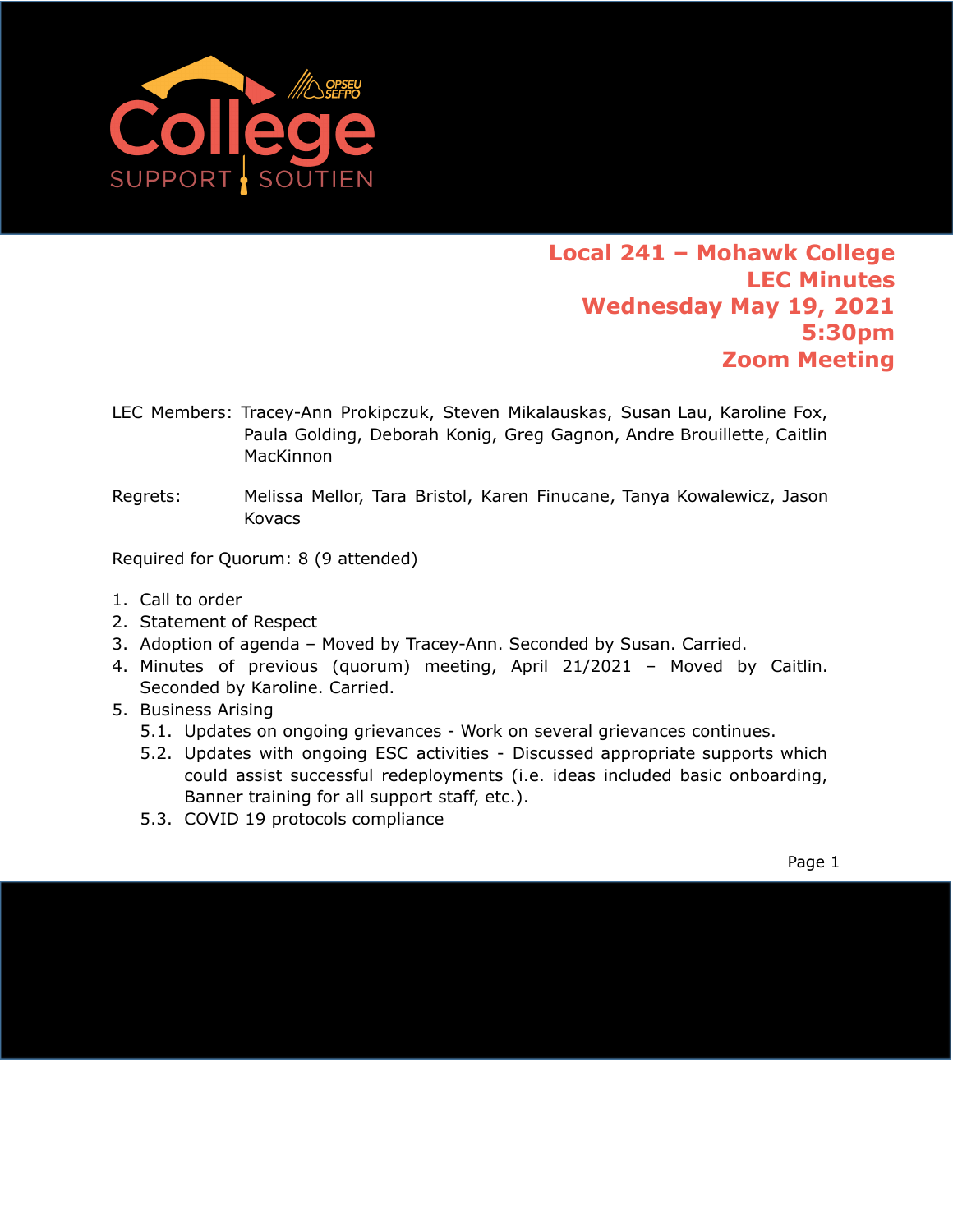

- Discussed the importance of encouraging support staff to follow the College's COVID protocols/ guidelines, and for those requiring an exemption due to medical accommodations to reach out to HR.
- Discussed safety issues for support staff who operate machinery at the Stoney Creek campus when wearing a hard hat or safety goggles together with a face shield and mask. Mohawk requires the use of face shields, unlike all other Ontario Colleges who are using goggles.
- 6. New business
	- 6.1.Expenses Stewards reminded to submit any expense claim forms (e.g. reimbursement for meals, cellular data, as per Local 241 By-laws). Recommendation for any Officers' parking allowance to be reimbursed on a monthly rather than annual basis.
	- 6.2. "Organizing 4 Power" training program Stewards advised of a training program on the tools for engaging, mobilizing, and organizing workers.
	- 6.3. Jobs classification (Administration or Support) Discussed reviewing the classification of positions as Admin or Support. Admin job descriptions must include overseeing direct report(s) and financial responsibilities controlling a budget. The College's Collective Bargaining Act (2008) outlines the exact roles of Admin, Support Staff and Faculty.
- 7. Reports of Officers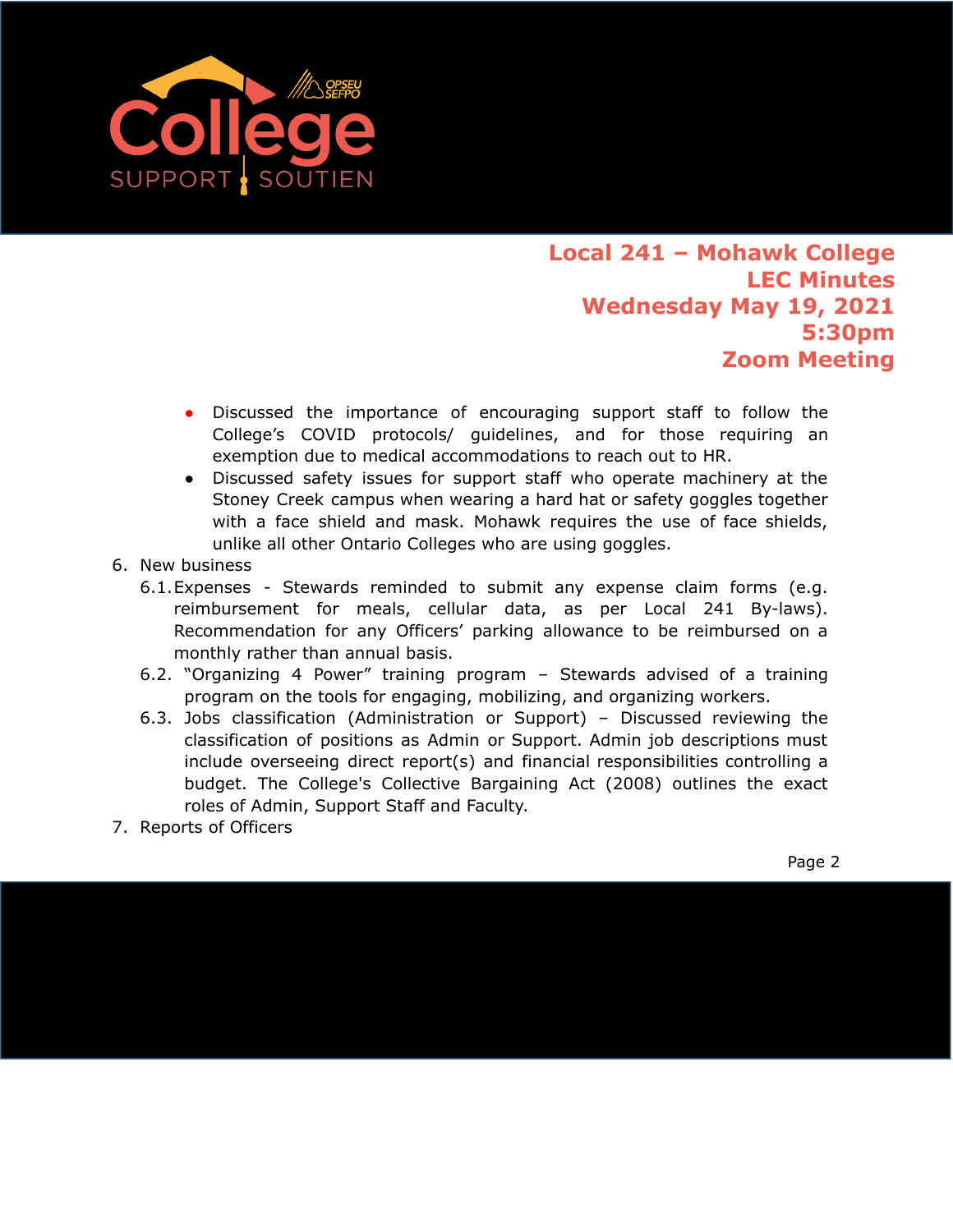

- 7.1. President
	- Motion to not hold LEC meetings in July and August 2021, as per usual practice. Moved by Susan. Seconded by Caitlin. Carried.
	- Discussed potential info sessions for new hires, diversity and inclusion, (including OPSEU Statement of Respect and Mohawk's Land Acknowledgement Statement), and employee benefits in connection with Local 241 website/Zendesk.
- 7.2. Vice President Nothing to report.
- 7.3. Treasurer Sent regrets.
- 7.4. Secretary- Nothing to report.
- 7.5. Communications Officer Reviewed efforts to recruit additional part-time LEC stewards, specifically plans to send Communication to part-time support Staff this Summer.
- 7.6. FT Unit Steward Received positive feedback about Local 241's website and new Zendesk. The Stewards area of Zendesk now contains OPSEU's manuals on the LEC positions.
- 7.7. PT Unit Steward Work on part-time collective agreement continues.
- 8. Reports of Committees
	- 8.1. By-laws Work on updates continues.
	- 8.2. PDF Work on updates continues.